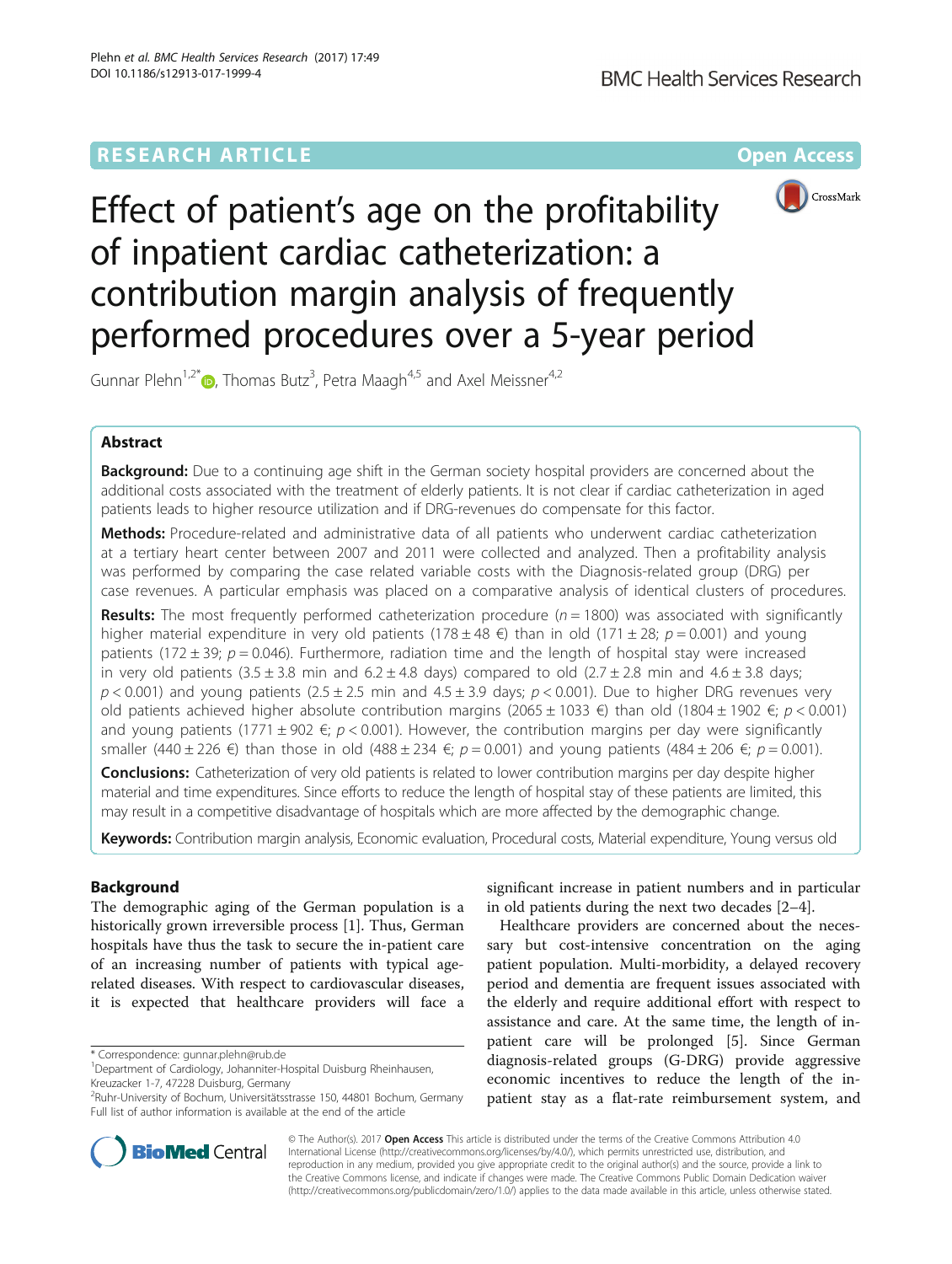individual resource consumption is only considered to a limited extent, a systematic underfunding can be expected regarding this patient group [[6](#page-7-0), [7](#page-7-0)].

Our study targets the question whether the profitability of typical cardiac catheterization procedures differs according to patients' age. Traditional costing systems do not distinguish between variable and fixed costs. As a consequence time and material expenses are not appropriately allocated to specific procedures providing an unsafe basis for strategic decision making. Contribution margin (CM) analysis is the preferred financial analysis tool in situations where the profitability of different patient groups has to be compared within an established service line [\[8](#page-7-0), [9](#page-7-0)]. Knowledge of the contribution margin is considered as an essential step in order to identify those patient types, which contribute most to the coverage of a hospital's unavoidable fixed cost burden and thus profitability [\[10\]](#page-7-0).

To accomplish this task the procedure-related and administrative data of all patients who underwent cardiac catheterization at a tertiary heart center between 2007 and 2011 were collected and analyzed. To ensure the comparison of identical processes at the cardiac catheterization laboratory level the three most common clusters of procedures according the International Classification of Procedures in Medicine (ICPM) were chosen for subsequent age-related analyses.

## Methods

## Data collection and subgroup definition

In a first step all patients undergoing cardiac catheterization at a German University Medical Center from January 1, 2007 to December 31, 2011 were identified  $(n = 11786)$ . Baseline and procedural data of these patients were derived from the cardiac catheterization database Metek (Metek, 52159 Roetgen, Germany). In particular, all materials utilized during the procedure were collected from the Metek database. The software provides a list of supply costs including catheters and other disposable equipment, radiographic contrast medium and medication. In a subsequent analytic step each material position was substituted by their corresponding Euro value, which has been generated from the purchase list of the material storage data base. In a further step the resulting database was combined with the hospitals' information system (Clinicom CareCenter, Siemens) in a case by case manner. The final database therefore comprised procedural as well as administrative data necessary for coding within the German Diagnosis Related Groups (DRG) system.

The DRG payment each hospital receives is proportional to a relative cost weight which reflects the complexity of treatment and the relative costs of one DRG to another. The effective relative cost weight includes additional fees or reductions related to long- or shortstay patients.

Patients who had multiple catheterization procedures during one hospital stay and cases where patients received a combination of coronary and electrophysiological procedures during one visit were excluded. Furthermore, patients undergoing artificial respiration were excluded as well as those who received pacemaker therapy or any relevant procedure from other specialties (e.g. surgery or endoscopy). In sum,  $n = 2868$  patients were excluded for these reasons. Furthermore, of the remaining patients those with incomplete data-sets were not included  $(n =$ 1588). All procedures were done by one of five interventional cardiologists with high experience levels. The final database included  $n = 7330$  subjects.

To ensure that only identical catheterization procedures were chosen for age-related analyses ICPM codes were used to identify the three most frequently performed clusters of procedures (P1, P2 and P3). Procedure codes are a subtype of medical classification used to identify diagnostic or therapeutic procedures. Typical cardiac catheterization procedures comprise several ICPM codes forming a cluster.

Age-related subgroups were defined by dividing the entire database ( $n = 7330$ ), as well as P1 ( $n = 1800$ ), P2  $(n = 446)$  and P3  $(n = 409)$  into age tertiles. The results were further validated using an alternative subgroup definition by decade of age to determine age-related differences (Fig. [2\)](#page-5-0).

#### Contribution margin analysis

Our concept of a one-step contribution margin analysis implies the following: The assumed capacities in the area of inpatient care (e.g. room nursing costs, catering and overhead costs) are considered as organizational prerequisite for the value creating process within the catheterization laboratory [[6](#page-7-0), [11](#page-7-0)]. Accordingly, these costs are accordingly added to structure or fixed costs. Costs, which are procedure-related such as catheter equipment (material costs) or related to staff, cleaning or maintenance of the catheterization laboratories are considered as variable costs. The contribution margin amounts were analyzed on a case-by-case basis.

Contribution margin calculation included the following cost positions

EMA = individual expenses for material and medication (per patient)

 $EC =$  expenses for cleaning (10 hours per day on 250 days  $≘ 22.500 €$ )

EM = expenses for maintenance of two cath labs  $($  ≙ 60.000 € $)$ 

 $EP = \text{cath}$  lab physicians costs (109  $\epsilon$  per examination hour)

 $EN = \text{cath}$  lab nursing costs (9 full-time employees, two part-time employees  $≐ 185.013 €$  per year)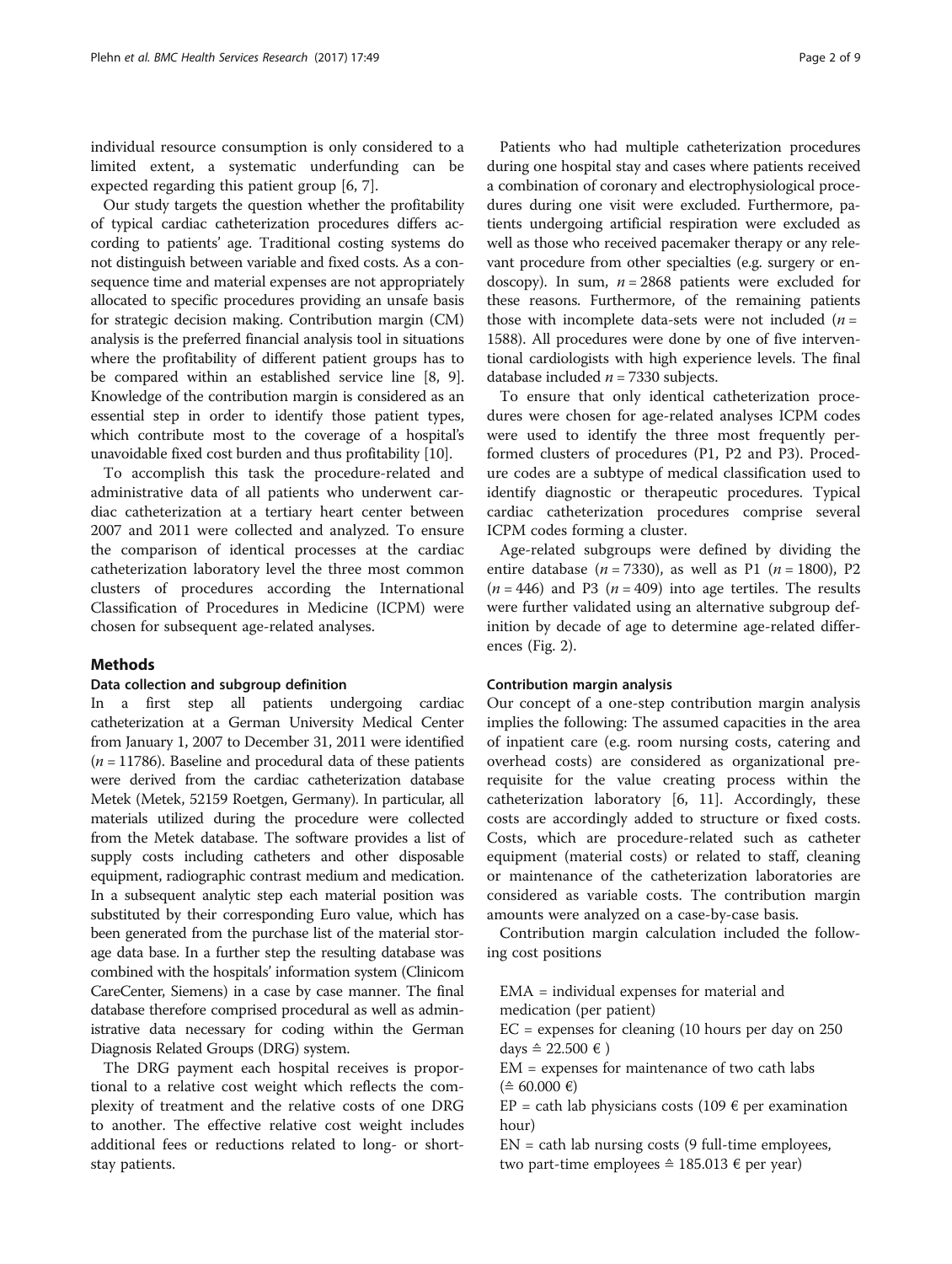Expenses for cleaning, cath lab maintenance, nursing and physician costs were allocated to one hour of cath lab examination time (total cath lab expenses per hour = ECL  $_{\text{per hour}}$  on a 5 year basis. 5-year cumulative examination time amounted to 4.950 h.

$$
ECL_{per\, hour} = (5 \times (EC + EM + EN))
$$

$$
+ (EP \times 4.950) / 4.950) = 3796
$$

Variable costs per patient  $= EMA$ 

+ examination time per patient  $\times$  379 $\epsilon$ 

The contribution margin for each case was calculated as the difference between DRG-revenue and variable costs [[12](#page-7-0)]. Since the DRG system (as a per-case flat rate system) provides strong financial incentives to reduce the length of hospital stay, economic performance can be better evaluated on a per-day basis. Therefore, relative DRG-revenues (DRG-revenue per day) and relative contribution margins (CM per day) were introduced.

The study was approved by the Research Ethics Committee of Ruhr-University of Bochum (register number 3945–11). All participants gave their consent to take part.

## **Statistics**

To compare group means with respect to systematic differences, an analysis of variance (ANOVA) was performed. When variations between the means were found, post-hoc tests were performed to verify, which of both groups specifically differ. Before running post-hoc analysis, the relevant factors were examined with respect to homogeneity (Levene test). Depending on the results either the Bonferroni test (variance homogeneity) or the Tamhane T2 test (variance inhomogeneity) was applied. A multivariable stepwise regression model was used to describe the relationship between key indicators of resource consumption and profitability as material costs, variable costs, contribution margins per day and length of hospital stay (with each of them considered as the dependent variable) and a set of independent variables which demonstrated a significant association in preliminary univariate analysis. These variables comprised demographic attributes as age and gender, DRG relative weights (which drive DRG prices) and parameters of procedural resource consumption. Only parameters which were mathematically related were excluded from the multivariable regression model to avoid tautological relationships. Those models with the highest R2 were chosen. All analyses were performed using the software package SPSS for Windows 12.0.1 (SPSS, Chicago, IL).

## Results

## Age distribution of cardiac catheterization patients and age development within a 5 year period

The mean age of the patient examined in the period 2007–2011 was 64.8 years. In considering the distribution of the case numbers with respect to the different age groups, a typical aging curve can be derived (Fig. 1). Shape analysis shows a clear asymmetry with a right shift of the age peak. The highest case numbers per age group can be found in the groups with patients in their 70s and 80s.

Variance analysis shows significant differences of the group means between the years 2007–2011. When the years 2007 and 2011 are directly compared, a significant increase of the mean age from 64.2 to 65.6 years was found ( $p = 0.009$ ). Furthermore, a significant correlation between patients age and the chronology of their exams (continuous case numbers) during the study period 2007–2011 was found  $(r^2 = 0.002; p < 0.001)$ .

## Patients' Age, costs and revenues: characteristics of the total population for the period 2007–2011

Based on the pooled databases of all heart catheter exams in the period 2007–2011 age tertiles were generated  $(A = young, B = old, C = very old; Table 1).$  $(A = young, B = old, C = very old; Table 1).$  $(A = young, B = old, C = very old; Table 1).$ 

We were able to show that the average examination of very old patients causes lower material costs than of young patients. The exam's duration was comparable with the other age groups. Moreover, higher relative case weights were noticeable as well as higher absolute DRG revenues. However, the length of hospital stay (LOS) was however clearly longer than the stay predetermined by the DRG. This effect was so strong that the daily DRG-revenues and daily contribution margins were



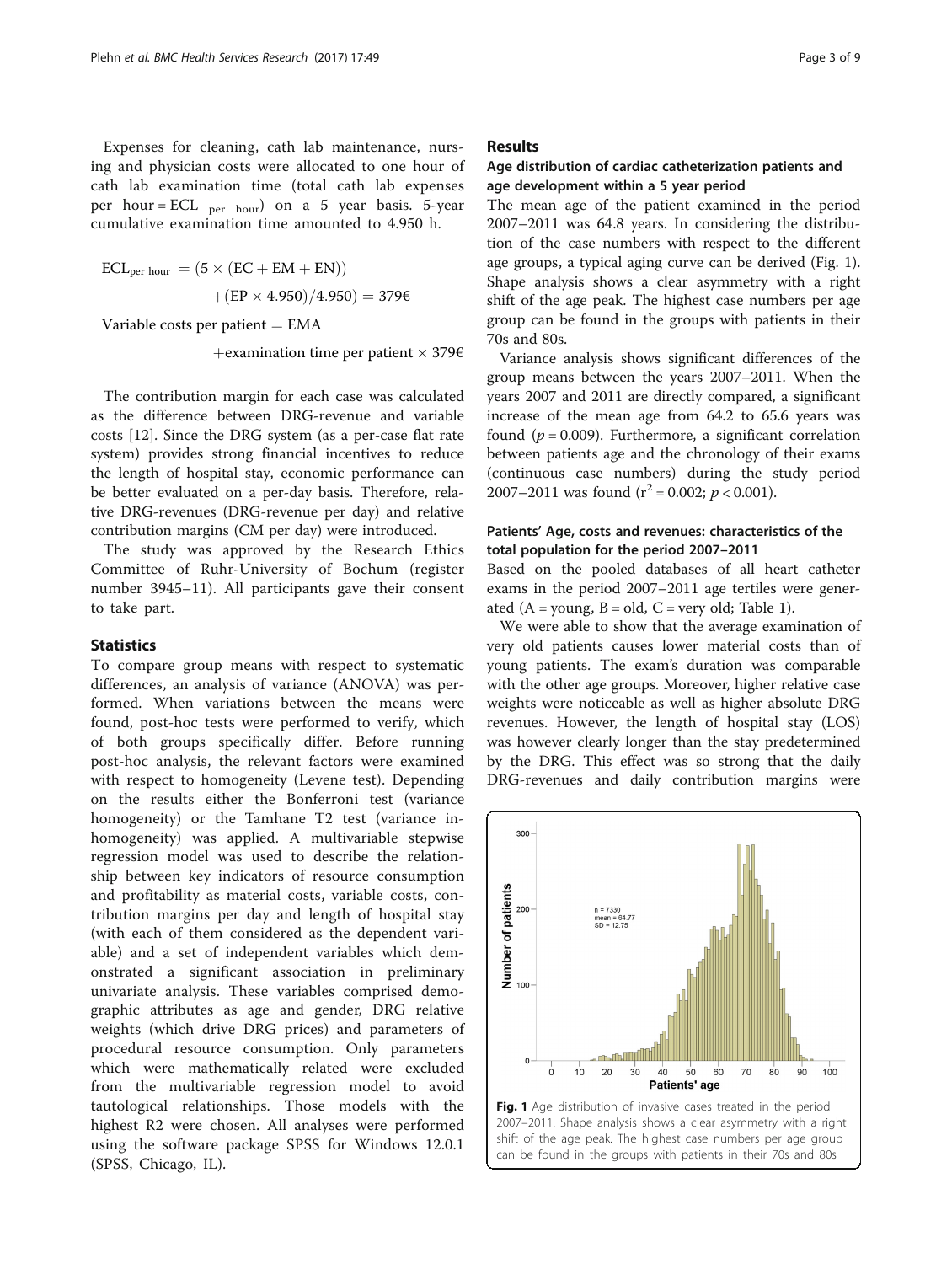|                                      | Young            | Old              | Very old         |                | P-value |
|--------------------------------------|------------------|------------------|------------------|----------------|---------|
|                                      | $n = 2443$       | $n = 2444$       | $n = 2443$       |                |         |
|                                      | $50 \pm 9$ years | $67 \pm 3$ years | $78 \pm 4$ years |                |         |
| DRG revenue (Euro)                   | $3403 \pm 7016$  | $3718 \pm 4609$  | $4292 \pm 5020$  | 17             | < 0.001 |
| DRG revenue per day (Euro)           | $774 \pm 511$    | $758 \pm 542$    | $703 \pm 542$    | 13             | < 0.001 |
| Contribution margin (Euro)           | $1824 + 1124$    | $2032 + 1612$    | $7436 + 1878$    | 96             | < 0.001 |
| Contribution margin per day (Euro/d) | $489 \pm 299$    | $488 \pm 313$    | $465 \pm 315$    | $\overline{4}$ | 0.01    |
| Relative DRG weight                  | $1.2 \pm 1.9$    | $1.3 \pm 1.6$    | $1.5 \pm 1.7$    | 21             | < 0.001 |
| Length of hospital stay (d)          | $5.4 \pm 6.4$    | $6.4 \pm 6.7$    | $8.2 \pm 8.0$    | 107            | < 0.001 |
| Fluoroscopy time (min)               | $7.2 \pm 9.3$    | $74 \pm 8.6$     | $7.9 \pm 7.7$    |                | ns      |
| Material expenditure (Euro)          | $519 \pm 678$    | $470 \pm 575$    | $435 \pm 488$    | 14             | < 0.001 |
|                                      |                  |                  |                  |                |         |

<span id="page-3-0"></span>Table 1 Age-dependent treatment parameters of the total population with invasive treatments in the period 2007–2011

DRG Diagnosis Related Groups

clearly lower than in the other age groups. It is important to recognize that this level of analysis reflects a "procedure-unadjusted" comparison. Due to age-dependent differences of diagnoses and treatments the spectrum of procedures performed in different age groups probably differs.

## Effect of patients age on resource consumption and revenues

The three most frequent procedure clusters at the heart catheter lab refer to 36.2% of all treated cases. With decreasing frequency, they are diagnostic heart catheter exams with closure device  $(P1 = ICPM$  cluster 1–275.2, 1–279.0, 8–83b.c), diagnostic heart catheter exams without closure device (P2 = ICPM cluster 1–275.2, 1–279.0) and the combined diagnostic left and right heart catheterization with closure device (P3 = ICPM cluster 1–273.1, 1–275.3, 1–279.0, 8-83b.c).

Table [2](#page-4-0) shows that the most frequent procedure P1  $(n = 1,800)$  was clearly associated with age-dependent differences in resource consumption. The average material costs per exam in the case of very old patients about EUR 6–7 higher as compared to old and young patients. In addition, fluoroscopy was much more used and average examination times were longer in these patients. The mean LOS was about 1.5 days longer than in both comparison groups.

With respect to absolute DRG and contribution margin revenues higher amounts were achieved per single treatment-case. The very old patient is considered to be sicker and receives higher relative DRG cost weights which drive DRG revenues. Looking at the per day profitability a reversed situation became obvious. The higher absolute revenues were used up or reversed by an increased LOS of very old patients. Per treatment day, very old patients achieved smaller DRG revenues and this effect translated into smaller per day contribution margins. The results of the P1 analysis of invasive

treatment cases were basically confirmed by the P2 and P3 analysis (Table [2\)](#page-4-0). Across all procedure complexes and thus procedure-independently, the relative contribution margin was significantly lower in the case of very old patients compared to younger patients.

Because of the arbitrary nature of the categories used in our primary analysis an extensive sensitivity analysis was performed. By using an alternative subgroup definition by decades of age an analysis of variance confirmed significant age-related differences in per day contribution margins (with exception auf subgroup P3 with a  $p = 0.085$ ; Fig. [2](#page-5-0)). Multivariable regression modeling demonstrated that key measures of resource consumption and profitability as LOS or contribution margin per day amounts were inconsistently explained by DRG-relative cost weights alone. In most evaluated scenarios resource consumption was best explained by models including procedural data and patients' age as covariates (see Additional file [1\)](#page-6-0).

## **Discussion**

Our findings suggest that age has an independent impact on resource utilization in common left heart catheterization procedures as coronary angiography and that the cost-relevant effect of age is not adequately reflected by the German DRG-system. Catheterization procedures are characterized by a high percentage of manual activity and high material expenses. Given the high proportion of variable costs, an important strength of our cost analysis is that we were able to assess variable costs across a large number of identical ICPM clusters. Unlike those studies on cost effectiveness that rely on average or aggregate cost [\[13](#page-7-0)], analyses based on patient-level data are considered to be more robust and insightful [[14](#page-7-0)–[16](#page-7-0)]. Irrespective of the following discussion on a DRG-level our findings demonstrate that coronary angiography which is one of the most commonly performed procedures worldwide, is associated with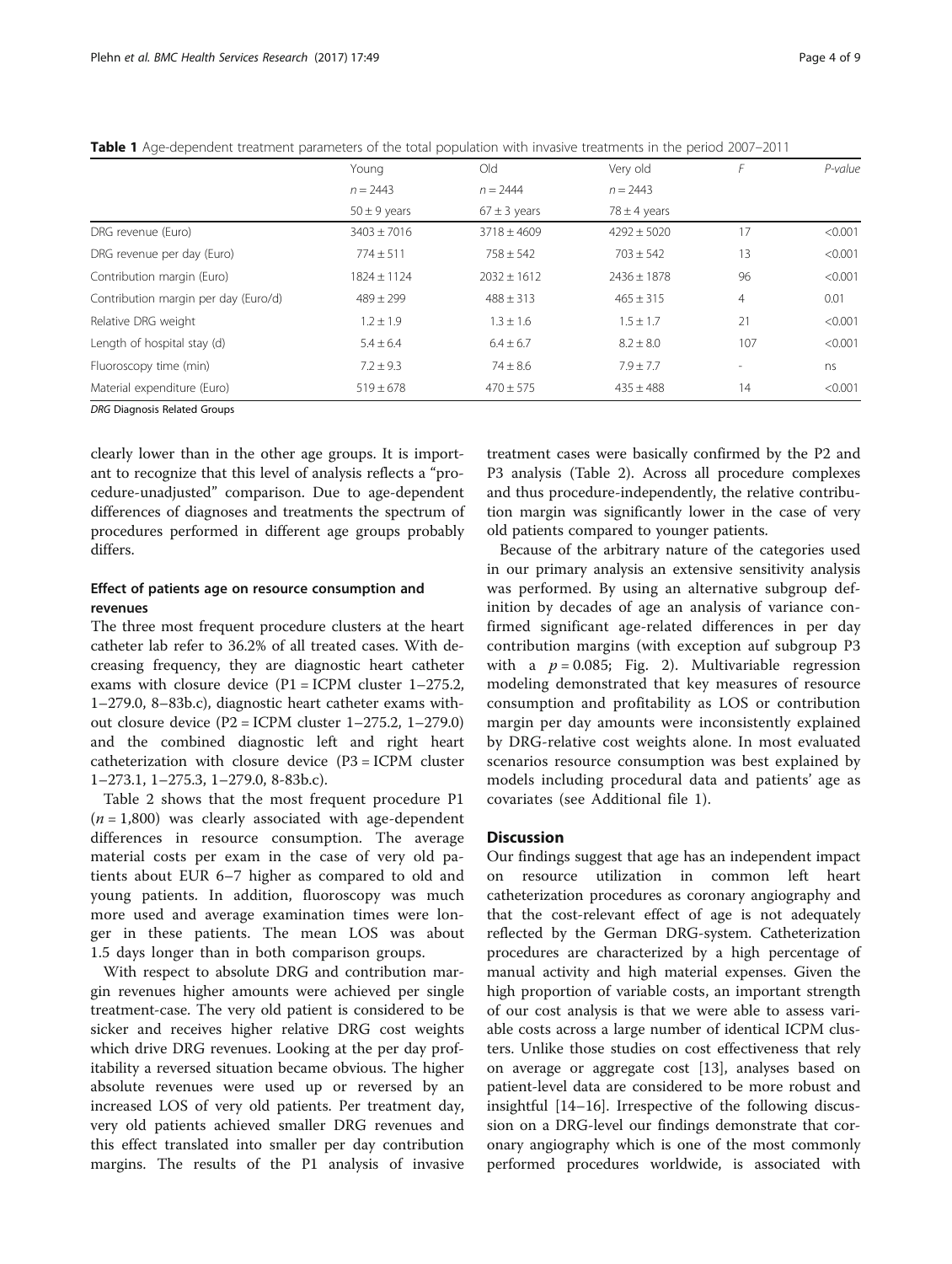## <span id="page-4-0"></span>Table 2 Parameters of the most frequent procedures (P1-P3)

| Procedure P1                                                             | Young            | Old              | Very old         | F   | P-value |
|--------------------------------------------------------------------------|------------------|------------------|------------------|-----|---------|
| Diagnostic catheter with closure device                                  | $n = 600$        | $n = 600$        | $n = 600$        |     |         |
|                                                                          | $48 \pm 7$ years | $63 \pm 7$ years | $76 \pm 5$ years |     |         |
| DRG revenue (Euro)                                                       | $2077 \pm 917$   | $2122 \pm 1024$  | $2398 \pm 1028$  | 18  | < 0.001 |
| DRG revenue per day (Euro)                                               | $592 \pm 253$    | $600 \pm 276$    | $535 \pm 278$    | 11  | < 0.001 |
| Contribution margin (Euro)                                               | $1771 \pm 922$   | $1804 \pm 1029$  | $2065 \pm 1033$  | 16  | < 0.001 |
| Contribution margin per day (Euro/d)                                     | $484 \pm 206$    | $488 \pm 234$    | $440 \pm 226$    | 9   | < 0.001 |
| Relative DRG weight                                                      | $0.73 \pm 0.27$  | $0.77 \pm 0.37$  | $0.85 \pm 0.34$  | 19  | < 0.001 |
| LOS(d)                                                                   | $4.5 \pm 3.9$    | $4.6 \pm 3.8$    | $6.2 \pm 4.8$    | 33  | < 0.001 |
| Fluoroscopy time (min)                                                   | $2.5 \pm 2.5$    | $2.7 \pm 2.8$    | $3.5 \pm 3.8$    | 19  | < 0.001 |
| Material expenditure (Euro)                                              | $172 \pm 39$     | $171 \pm 28$     | $178 \pm 48$     | 4.6 | 0.01    |
| Procedure P2                                                             | Young            | Old              | Very old         | F   | P-value |
| Diagnostic catheter without closure device                               | $n = 149$        | $n = 149$        | $n = 148$        |     |         |
|                                                                          | $50 \pm 9$ years | $62 \pm 4$ years | $76 \pm 5$ years |     |         |
| DRG revenue (Euro)                                                       | $2079 \pm 798$   | 1994 ± 1029      | $2383 \pm 1193$  | 6.3 | 0.003   |
| DRG revenue per day (Euro)                                               | $579 \pm 243$    | $586 \pm 268$    | $497 \pm 261$    | 6.0 | 0.004   |
| Contribution margin (Euro)                                               | $1801 \pm 812$   | $1695 \pm 1020$  | $2079 \pm 1120$  | 5.7 | 0.004   |
| Contribution margin per day (Euro/d)                                     | $482 \pm 200$    | $472 \pm 223$    | $419 \pm 211$    | 3.9 | 0.02    |
| Relative weight                                                          | $0.74 \pm 0.26$  | $0.73 \pm 0.33$  | $0.81 \pm 0.33$  | 5.6 | ns      |
| Length of hospital stay (d)                                              | $4.5 \pm 3.0$    | $4.5 \pm 4.1$    | $7.0 \pm 6.3$    | 14  | < 0.001 |
| Fluoroscopy time (min)                                                   | $3.7 \pm 4.0$    | $5.6 \pm 6.6$    | $5.2 \pm 5.1$    | 4.4 | 0.01    |
| Material expenditure (Euro)                                              | $104 \pm 34$     | $109 \pm 39$     | $122 \pm 56$     | 836 | 0.002   |
| Procedure P3                                                             | Young            | Old              | Very old         | F   | P-value |
| Combined diagnostic left and right heart catheter with<br>closure device | $n = 136$        | $n = 136$        | $n = 137$        |     |         |
|                                                                          | $52 \pm 8$ years | $67 \pm 3$ years | $77 \pm 4$ years |     |         |
| DRG revenue (Euro)                                                       | $2021 \pm 697$   | $2225 \pm 1197$  | $2681 \pm 3008$  | 4.2 | 0.01    |
| DRG revenue per day (Euro)                                               | $604 \pm 219$    | $566 \pm 208$    | $516 \pm 211$    | 5.9 | 0.003   |
| Contribution margin (Euro)                                               | $1646 \pm 695$   | $1827 \pm 1182$  | $2266 \pm 3018$  | 3.8 | 0.02    |
| Contribution margin per day (Euro/d)                                     | $475 \pm 180$    | $444 \pm 166$    | $415 \pm 172$    | 4.3 | 0.02    |
| Relative weight                                                          | $0.73 \pm 0.25$  | $0.79 \pm 0.38$  | $0.94 \pm 1.1$   | 3.7 | 0.02    |
| Length of hospital stay (d)                                              | $4.1 \pm 3.1$    | $5.1 \pm 5.1$    | $6.6 \pm 6.2$    | 8.7 | < 0.001 |
| Fluoroscopy time (min)                                                   | $3.9 \pm 4.0$    | $4.4 \pm 5.2$    | $4.6 \pm 6.6$    |     | ns      |

Material expenditure (Euro)  $219 \pm 30$   $221 \pm 34$   $238 \pm 163$  - ns

DRG Diagnosis Related Groups

higher material expenditure and radiation time when performed in elderly patients. From a clinical point of view older age may be associated with more complex vascular morphology, vessel elongation and tortuosity leading to longer procedures and fluoroscopy times [[17, 18](#page-7-0)]. Access site complications occurred more frequently in patients who were of older age [\[19](#page-7-0)].

It has been suggested that an advanced age is strongly associated with an increased burden of comorbidity and a higher proportion of patients with comorbidities [\[20](#page-7-0)]. However, the effects of age and comorbidity are not

synonymous. Health status and clinical outcomes are typically influenced by both factors: age and comorbidities. Disease entities as hemodialysis and sepsis illustrate that an advanced age and a high comorbidity index are significant and independent predictors of mortality [[21, 22](#page-7-0)]. Furthermore, age and comorbidities were found to be independent predictors of death and of major bleeding complications after percutaneous coronary intervention [[23](#page-7-0)–[25\]](#page-7-0). Similar observations were made from a health service perspective. Only few studies demonstrated an isolated effect of rather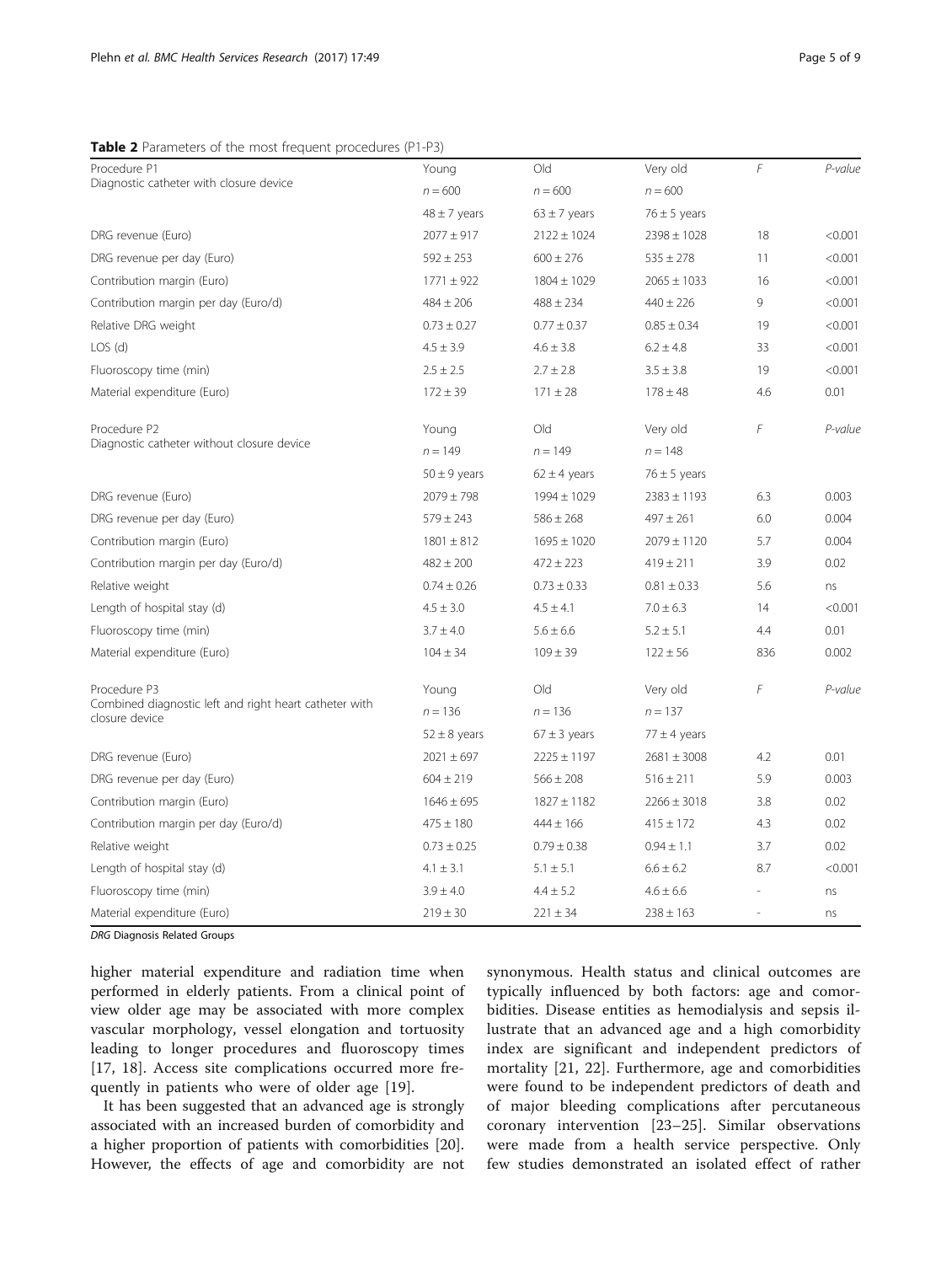500

400

300

<span id="page-5-0"></span>



age or comorbidities on fiscal outcome [[26](#page-7-0)–[28\]](#page-7-0). The majority of evidence suggests that age and comorbidities are independently related to resource utilization including costs, length of hospital stay and physician visits [\[22](#page-7-0), [29](#page-8-0), [30](#page-8-0)]. For instance the length of hospital stay which has frequently been used as a proxy of hospital costs [[5\]](#page-7-0) was found to be independently related to age and comorbidities in patients with sepsis and trauma [[21,](#page-7-0) [31](#page-8-0)]. Older age at entry and comorbidities increased the costs of short and long-term inpatient care of elderly hypertensive patients [[32\]](#page-8-0). In addition, age and the Charlson-comorbidity Index were shown to be independent predictors of increased hospitalization costs for myocardial infarction patients treated with PCI [\[33](#page-8-0)]. The awareness of the importance of age as an independent predictor of clinical and fiscal outcomes has further influenced the design and interpretation of comorbidity scoring systems. A composite age/comorbidity score which accurately accounts for the impact of age and comorbidity was proposed as a tool for making treatment decisions and estimating outcomes in allogenic hematopoietic cell transplantation [\[34](#page-8-0)]. The Davies score is a commonly used comorbidity index which is specifically

designed to be used in conjunction with age as an independent covariate [[35](#page-8-0)].

Payment systems based on DRGs have been widely adopted internationally and provide a per-case flat rate payment [\[36](#page-8-0)]. Every DRG is linked to a relative cost weight which reflects the amount of resources requirements an average patient in that DRG is expected to consume. Ideally, relative weights should be in parallel with the hospital costs for each DRG and thus perfectly explain differences in patients' diagnoses, comorbidities and procedures [\[37, 38](#page-8-0)]. The amount of DRG-revenue which exceeds variable costs (= contribution margin) should reflect those cost components which can be allocated to non-procedural patient characteristics as differences in diagnoses, age and comorbidities.

From a hospitals perspective, this proportion of revenues serves to cover fixed costs as ward nursing, ward medicals, social service, catering as well as laboratory and overhead costs. Our findings indicate that DRGrelative weight indices incompletely explain variations in resource consumption among patients undergoing identical cardiac catheterization procedures. Although DRGrelative weights and thus DRG-revenues were much higher in very old patients the gain in revenues did not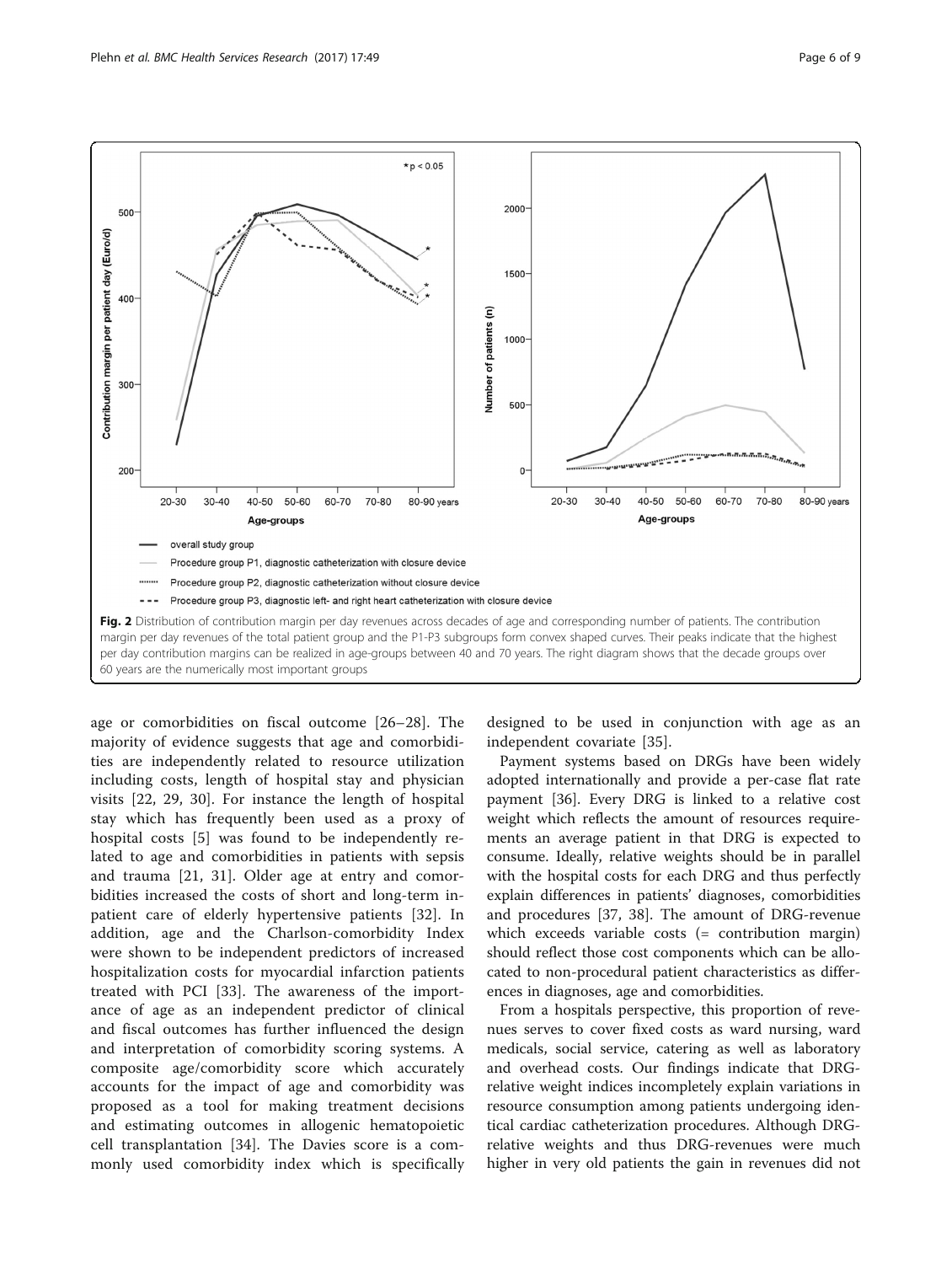<span id="page-6-0"></span>compensate for an increase in resource utilization and in particular for a prolonged length of hospital stay in these patients. Several studies indicated that there is a strong correlation between age and length of hospital stay [\[39](#page-8-0)]. The patients who stay in hospital for a very long time are usually those that consume the largest amount of hospital resources [[5\]](#page-7-0). As a consequence discharges of old patients are undervalued compared to younger patients and hospitals that tend to serve more old patients are underpaid compared to those caring for younger patients. The unified medical reimbursement of the DRG payment system implies that the risk of particular complex cases is rendered by the DRG to the hospitals [[40\]](#page-8-0). This regulation seems to be acceptable as long as the outliers of the costs are exceptions. However, if the exception becomes the rule, a significant financial risk can arise and can threat the relevant providers [\[40](#page-8-0)–[42\]](#page-8-0). These inaccuracies of payment may provoke behavioral changes in hospital recruitment or discharge strategies which in turn may have a detrimental effect on the care of elderly patients.

Concerns about the appropriateness of resource allocation within the German DRG system have been previously raised. Geissler et al. analyzed administrative data of more than 50 thousand cases and revealed that DRG payments poorly reflect the true resource consumption of patients [\[6](#page-7-0)]. In particular, simple patient data as the number of diagnoses or procedures showed a closer relationship to resource consumption than DRG revenues. The findings were in marked contrast to a previously reported analysis on a European-level by the same authors which demonstrated that several national DRG systems perform equally or better than simple patient data [\[43](#page-8-0)]. The similar question was addressed by a study on breast cancer surgery reimbursements in 10 European countries. In 7 out of 10 national samples, including Germany, routine patient data performed at least as well as the national DRG systems in accounting for patientlevel variation in resource consumption. The study further revealed that patients' age (71 years and older) is a significant determinant of resource consumption that could be favorably integrated into DRG-algorithms to increase resource homogeneity [\[7](#page-7-0)].

To serve as a basis for a fair hospital payment DRG systems need to be able to define patients resource consumption as sufficient as possible. Our findings indicate that age has to be considered as a significant determinant of resource consumption in patients undergoing cardiac catheterization. In case of invasive cardiac diagnostic procedures an age split has already been established within the German-DRG system for children under 15 years. We suggest that the introduction of a adult age split may similarly help to improve the reimbursement allocation in elderly patients and to better meet the demands of an aging society. Moreover, there is growing evidence that age-adjustment can improve DRG case homogeneity in many other medical fields [[7](#page-7-0), [43](#page-8-0), [44\]](#page-8-0). Simple routine patient data were shown to adequately or better reflect resource consumption than highly complex DRG algorithm that distinguish many procedural subgroups [[7,](#page-7-0) [43](#page-8-0)]. Such adjustments may pave the way for a more patientoriented and simplified reimbursement system.

## Limitations

The study represents a single center experience and generalizability may thus be limited. Processes show a considerable variation across cardiac catheterization laboratories and material costs may differ depending on hospital contracts. However, the additional efforts associated with catheterization of aged patients are a common issue relevant to many medical users.

The contribution margin concept does not include fixed costs such as room nursing costs, laboratory costs and overhead costs. Its strength lies in a comprehensive reflection of those costs (variable costs) which can be directly influenced by the catheterization team.

## Conclusions

Catheterization in elderly patients is associated with an increased utilization of hospital resources. Variable costs are higher and per-day DRG-revenues are reduced due to a longer length of hospital stay. Both factors lead to lower per-day contribution margins and thus to a lower profitability of these cases. Efforts to understand and control higher material and time expenses in elderly patients may help to develop age-adapted catheterization concepts in order to reduce variable costs. Our findings further support the need for a refinement of DRG algorithms. Incorporation of simple variables such as patients' age may help to better account for patient-level resource consumption and to meet the upcoming demographic challenge.

## Additional files

[Additional file 1:](dx.doi.org/10.1186/s12913-017-1999-4) Supplemental data sheet with extended version of Tables S1 and S2 from the manuscript including post-hoc analysis between age groups; extended version of Figure S2 including raw data and multivariable regression analysis of independent predictors of resource utilization and profitability. (DOCX 146 kb)

[Additional file 2:](dx.doi.org/10.1186/s12913-017-1999-4) Original anonymous data set. (XLS 9209 kb)

#### Abbreviation

ALOS: Predetermined average length of hospital stay by DRG; cGy: Centigray; CM: Contribution margin; DRG: Diagnosis related groups; ICPM: International classification of procedures in medicine; LOS: Length of Hospital stay; OPS: German procedure classification code; P1-P3: Procedure cluster 1–3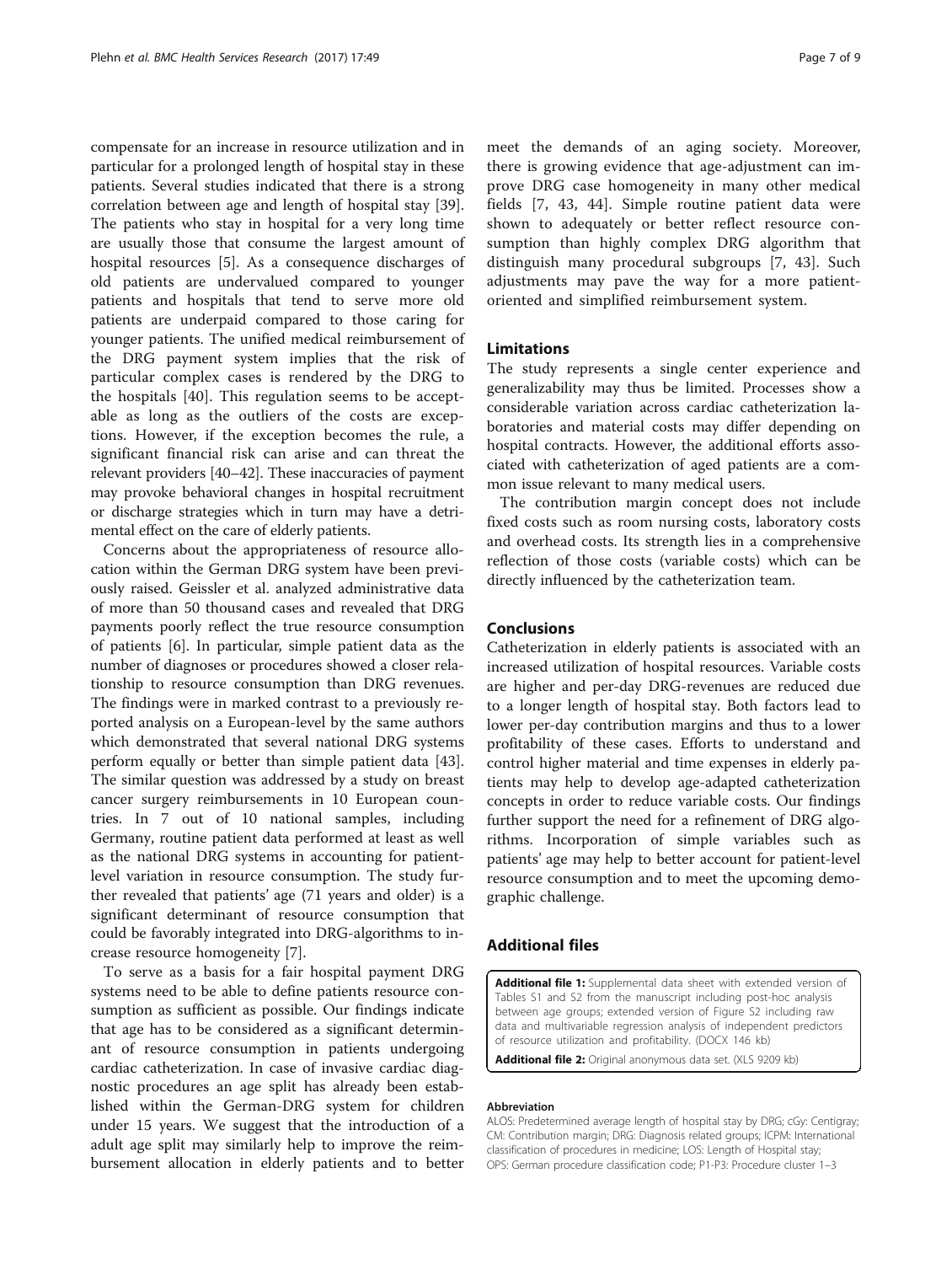## <span id="page-7-0"></span>Acknowledgements

Not applicable.

#### Funding

This research did not receive any specific grant from funding agencies in the public, commercial, or not-for-profit sectors.

#### Availability of data and materials

See Additional file [2](#page-6-0) which provides an exel-sheet of the converted entire SPSS data sheet. Furthermore, additional analyses were provided on a Additional file [1](#page-6-0).

#### Authors' contributions

GP is responsible for the design and the conception of the article as well as data interpretation and analysis. PM was responsible for the acquisition of data. TB performed statistical analysis and data synthesis. AM was responsible for study coordination and for revising and critically reviewing the paper. All authors read and approved the final manuscript.

#### Competing interests

All authors declare that they have no competing interests. No financial or other relationships have to be declared.

#### Consent to publication

Not applicable.

#### Ethics approval and consent to participate

The study was approved by the Research Ethics Committee of the Ruhr-University of Bochum (register number 3945–11). Routine administrative and economic patient data were used in a blinded way. Research carried out on humans was not involved.

The study only comprises administrative and patient discharge data. No disease specific or other specific patients data that requiring consent to participate were used.

#### Author details

<sup>1</sup>Department of Cardiology, Johanniter-Hospital Duisburg Rheinhausen, Kreuzacker 1-7, 47228 Duisburg, Germany. <sup>2</sup>Ruhr-University of Bochum, Universitätsstrasse 150, 44801 Bochum, Germany. <sup>3</sup>Department of Cardiology, Catholic Hospital Oberhausen, Wilhelmstrasse 34, 46145 Oberhausen, Germany. <sup>4</sup> Department of Cardiology, Cologne-Merheim-Hospital, Ostmerheimer Strasse 200, 51109 Cologne, Germany. <sup>5</sup>University of Witten/ Herdecke, Alfred-Herrhausen-Strasse 50, 58448 Witten, Germany.

#### Received: 21 May 2016 Accepted: 11 January 2017 Published online: 18 January 2017

#### References

- 1. Swiaczny F, Graze P, Schlömer C. Spatial impacts of demographic change in Germany. Z Bevölkerungswiss. 2008;33(2):181–205.
- 2. Wiesner G, Grimm J, Bittner E. Vorausberechnung des Herzinfarktgeschehens in Deutschland. Bundesgesundheitsbl-Gesundheitsforsch-Gesundheitsschutz. 2002;45(5):438–45.
- Siewert U, Fendrich K, Doblhammer-Reiter G, Scholz RD, Schuff-Werner P, Hoffmann W. Health care consequences of demographic changes in Mecklenburg-West Pomerania: projected case numbers for age-related diseases up to the year 2020, based on the Study of Health in Pomerania (SHIP). Dtsch Arztebl Int. 2010;107(18):328–34.
- 4. Neumann T, Biermann J, Erbel R, Neumann A, Wasem J, Ertl G, et al. Heart failure: the commonest reason for hospital admission in Germany: medical and economic perspectives. Dtsch Arztebl Int. 2009;106(16):269–75.
- 5. Marshall AH, McClean SI, Millard PH. Addressing bed costs for the elderly: a new methodology for modelling patient outcomes and length of stay. Health Care Manag Sci. 2004;7(1):27–33.
- 6. Geissler A, Quentin W, Busse R. Do German DRGs appropriately explain the resource consumption of hospitals? An empirical patient-level cost-data analysis across ten episodes of care. Gesundheitswesen. 2014;76(5):284–96.
- 7. Scheller-Kreinsen D, EuroDRG group. How well do diagnosis-related group systems group breast cancer surgery patients? Evidence from 10 European countries. Health Econ. 2012;21 Suppl 2:41–54.
- 8. Berens W, Lachmann M, Wömpener A. Instruments of management accounting in German hospitals - potentials for competitive advantage and status quo. Gesundheitswesen. 2011;73(3):e51–60.
- Henneman PL, Nathanson BH, Li H, Blank FS, Santoro JP, Maynard AM, et al. Emergency department patients who stay more than 6 h contribute to crowding. J Emerg Med. 2010;39(1):105–12.
- 10. Procter L, Bernard AC, Korosec RL, Chipko PL, Kearney Jr PA, Zwischenberger JB. An acute care surgery service generates a positive contribution margin in an appropriately staffed hospital. J Am Coll Surg. 2013;216:298–301.
- 11. Plehn G, Oernek A, Vormbrock J, Maagh P, Butz T, Meissner A. Comparison of Costs and Revenues in Conservative and Invasive Treatment in Cardiology: a Contribution Margin Analysis. Gesundheitswesen. 2015 [Epub ahead of print].
- 12. Kachare SD, Liner KR, Vohra NA, Zervos EE, Hickey T, Fitzgerald TL. Assessment of health care cost for complex surgical patients: review of cost, re-imbursement and revenue involved in pancreatic surgery at a high-volume academic medical centre. HPB (Oxford). 2015;17(4):311–7.
- 13. Hollingsworth B. The measurement of efficiency and productivity of health care delivery. Health Econ. 2008;17(10):1107–28.
- 14. Laudicella M, Olsen KR, Street A. Examining cost variation across hospital departments–a two-stage multi-level approach using patient-level data. Soc Sci Med. 2010;71(10):1872–81.
- 15. Street A, Kobel C, Renaud T, Thuilliez J, EuroDRG group. How well do diagnosis-related groups explain variations in costs or length of stay among patients and across hospitals? Methods for analysing routine patient data. Health Econ. 2012;21 Suppl 2:6–18.
- 16. Plehn G, Örnek A, Gkiouras G, Vormbrock J, Maagh P, Butz T, et al. Transradial versus transfemoral approach in coronary angiography: a matched pair analysis of cath lab equipment costs. J Vasc Access. 2015; 16(5):413–7.
- 17. Png CY, Tadros RO, Faries PL, Torres MR, Kim SY, Lookstein R, et al. The Effect of Age on Post-EVAR Outcomes. Ann Vasc Surg. 2016 (epub ahead of print).
- 18. Velez E, Boyer N, Acevedo-Bolton G, Hope MD, Boyle A. CT-reconstructed three-dimensional printed models of the right subclavian artery and aorta define age-related changes and facilitate benchtop catheter testing. J Invasive Cardiol. 2014;26(10):E141–4.
- 19. Sherev DA, Shaw RE, Brent BN. Angiographic predictors of femoral access site complications: implication for planned percutaneous coronary intervention. Catheter Cardiovasc Interv. 2005;65(2):196–202.
- 20. Prince MJ, Wu F, Guo Y, Gutierrez Robledo LM, O'Donnell M, Sullivan R, et al. The burden of disease in older people and implications for health policy and practice. Lancet. 2015;385(9967):549–62.
- 21. Yang Y, Yang KS, Hsann YM, Lim V, Ong BC. The effect of comorbidity and age on hospital mortality and length of stay in patients with sepsis. J Crit Care. 2010;25(3):398–405.
- 22. Lin YT, Wu PH, Kuo MC, Lin MY, Lee TC, Chiu YW, et al. High cost and low survival rate in high comorbidity incident elderly hemodialysis patients. PLoS One. 2013;8(9):e75318.
- 23. Lincoff AM, Kleiman NS, Kereiakes DJ, Feit F, Bittl JA, Jackman JD, et al. Long-term efficacy of bivalirudin and provisional glycoprotein IIb/IIIa blockade vs heparin and planned glycoprotein IIb/IIIa blockade during percutaneous coronary revascularization: REPLACE-2 randomized trial [published erratum appears in JAMA. 2006;296(1):46]. JAMA. 2004;292(6): 696–703.
- 24. Montalescot G, White HD, Gallo R, Cohen M, Steg PG, Aylward PE, et al. Enoxaparin versus unfractionated heparin in elective percutaneous coronary intervention. N Engl J Med. 2006;355(10):1006–17.
- 25. Ohlow MA, Hassan A, Lotze U, Lauer B. Cardiac catheterisation in nonagenarians: Single center experience. J Geriatr Cardiol. 2012;9(2): 148–52.
- 26. Verma R, Rigby A, Shaw C, Mohsen A. Femoral neck fractures: does age influence acute hospital stay, delay to surgery, and acute care costs? Orthopedics. 2010;33(3). doi[:10.3928/01477447-20100129-13](http://dx.doi.org/10.3928/01477447-20100129-13).
- 27. DesHarnais SI, Chesney JD, Fleming ST. Should DRG assignment be based on age? Med Care. 1988;26(2):124–31.
- 28. Taplin SH, Barlow W, Urban N, Mandelson MT, Timlin DJ, Ichikawa L, et al. Stage, age, comorbidity, and direct costs of colon, prostate, and breast cancer care. J Natl Cancer Inst. 1995;15;87(6):417–26.